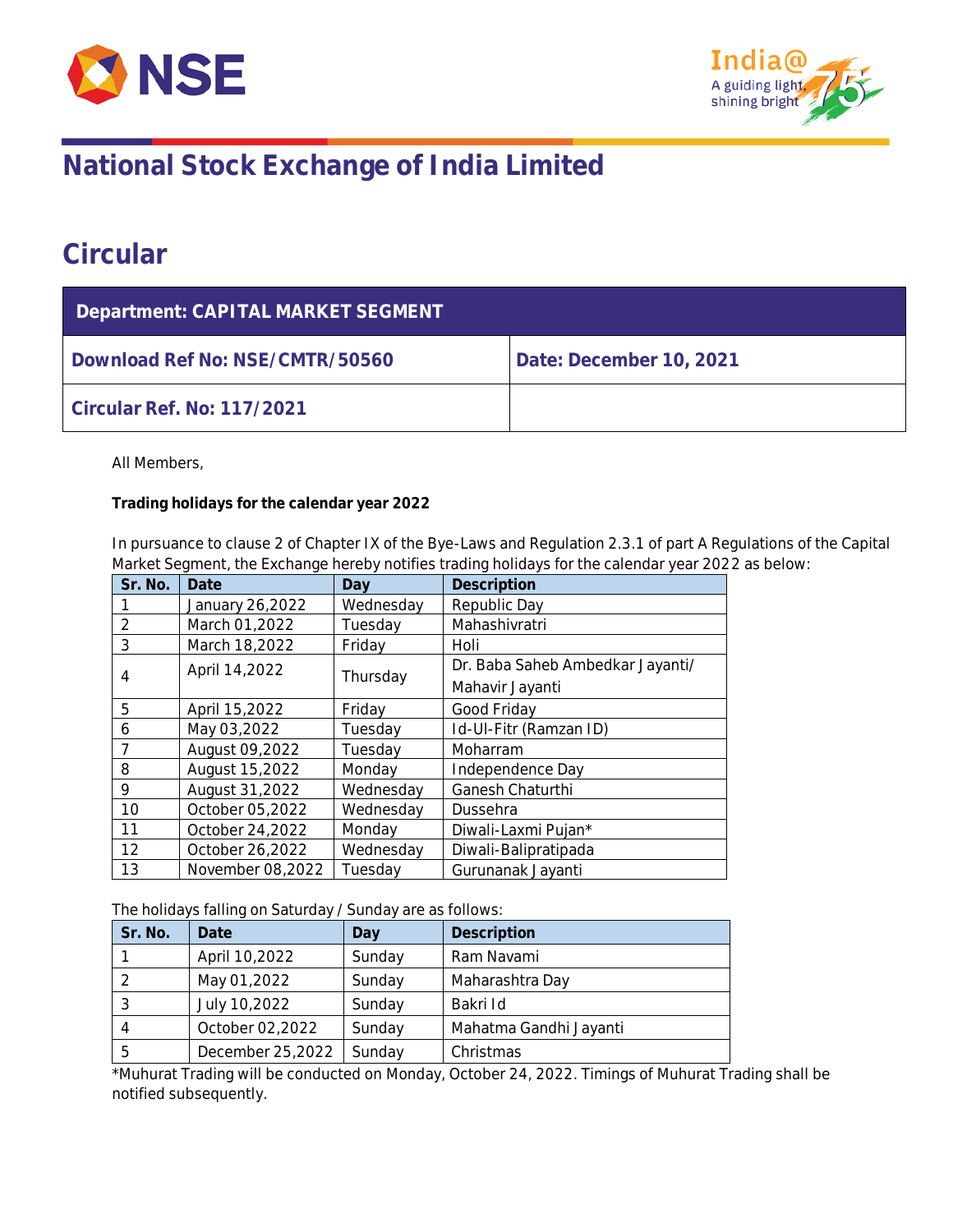

**For and on behalf of National Stock Exchange of India Limited**

**Khushal Shah Associate Vice President**

| Toll Free No             | Email id              |
|--------------------------|-----------------------|
| 1800-266-0050 (Option 1) | $\mid$ msm@nse.co.in. |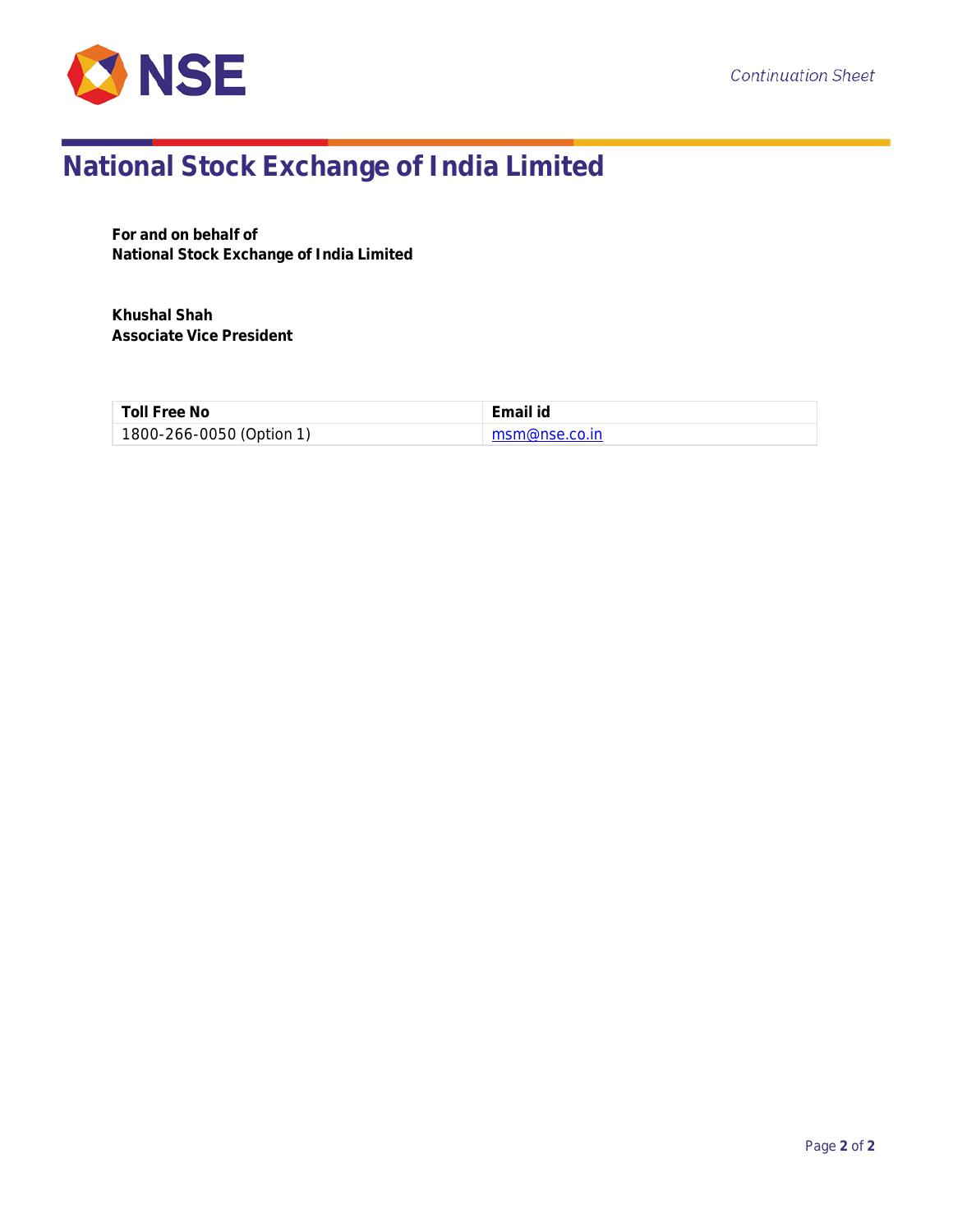



## **Circular**

| Department: FUTURES & OPTIONS   |                         |  |  |
|---------------------------------|-------------------------|--|--|
| Download Ref No: NSE/FAOP/50561 | Date: December 10, 2021 |  |  |
| Circular Ref. No: 101/2021      |                         |  |  |

All Members,

**Trading holidays for the calendar year 2022**

In pursuance to clause 2 of Chapter IX of the Bye-Laws and Regulation 2.3 of F&O Segment, the Exchange hereby notifies trading holidays for the calendar year 2022 as below:

| Sr. No.        | Date             | Dav       | Description                      |
|----------------|------------------|-----------|----------------------------------|
|                | January 26,2022  | Wednesday | Republic Day                     |
| $\overline{2}$ | March 01,2022    | Tuesday   | Mahashivratri                    |
| 3              | March 18,2022    | Friday    | Holi                             |
|                | April 14,2022    |           | Dr. Baba Saheb Ambedkar Jayanti/ |
| 4              |                  | Thursday  | Mahavir Jayanti                  |
| 5              | April 15,2022    | Fridav    | Good Friday                      |
| 6              | May 03,2022      | Tuesdav   | Id-UI-Fitr (Ramzan ID)           |
| $\overline{7}$ | August 09,2022   | Tuesday   | Moharram                         |
| 8              | August 15,2022   | Monday    | Independence Day                 |
| 9              | August 31,2022   | Wednesday | Ganesh Chaturthi                 |
| 10             | October 05,2022  | Wednesday | Dussehra                         |
| 11             | October 24,2022  | Monday    | Diwali-Laxmi Pujan*              |
| 12             | October 26,2022  | Wednesday | Diwali-Balipratipada             |
| 13             | November 08,2022 | Tuesday   | Gurunanak Jayanti                |

The holidays falling on Saturday / Sunday are as follows:

| Sr. No. | Date             | Day    | Description            |
|---------|------------------|--------|------------------------|
|         | April 10,2022    | Sunday | Ram Navami             |
|         | May 01,2022      | Sunday | Maharashtra Day        |
|         | July 10,2022     | Sunday | Bakri Id               |
|         | October 02,2022  | Sunday | Mahatma Gandhi Jayanti |
|         | December 25,2022 | Sunday | Christmas              |

\*Muhurat Trading will be conducted on Monday, October 24, 2022. Timings of Muhurat Trading shall be notified subsequently.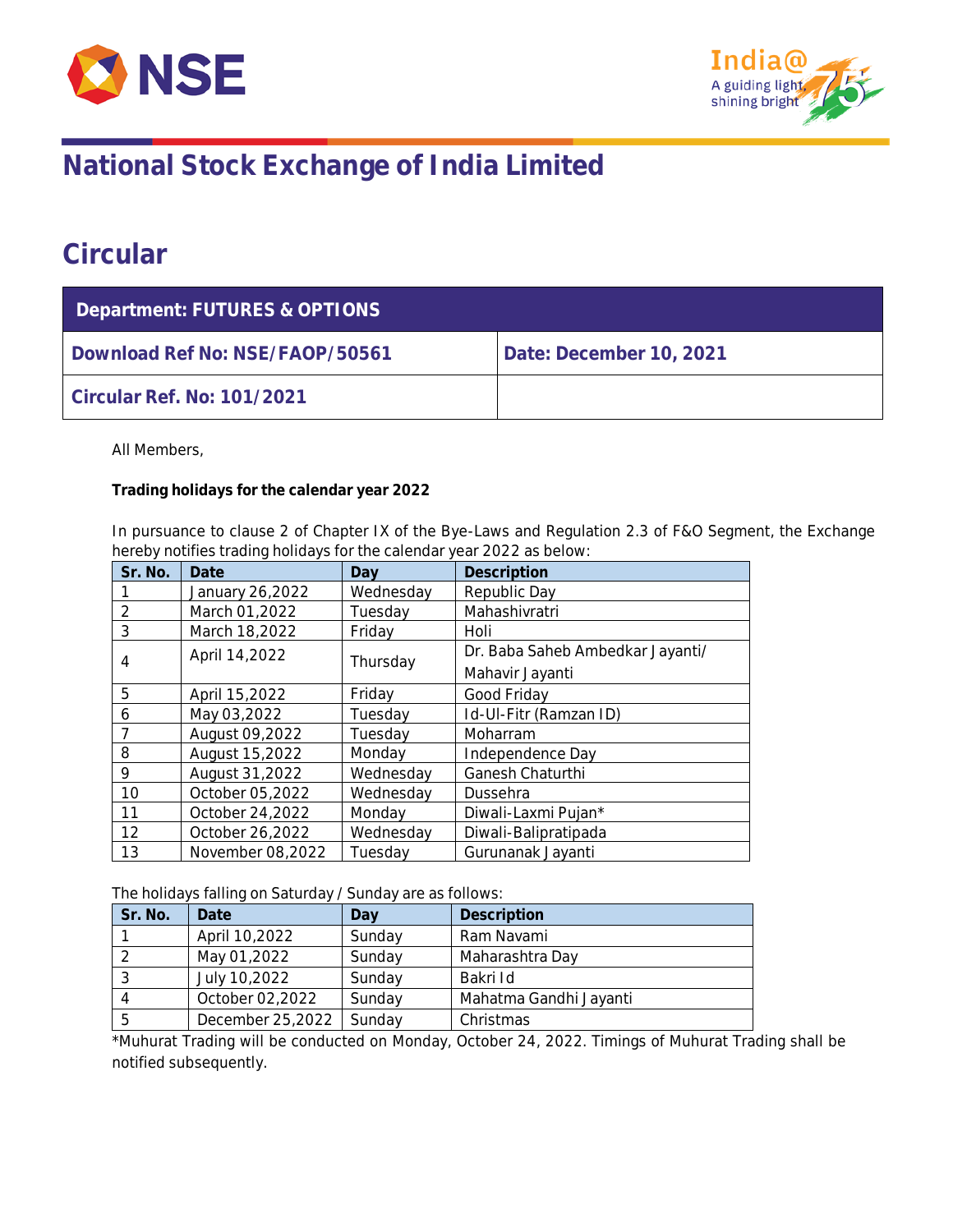

**For and on behalf of National Stock Exchange of India Limited**

**Khushal Shah Associate Vice President**

| Toll Free No             | Email id      |
|--------------------------|---------------|
| 1800-266-0050 (Option 1) | msm@nse.co.in |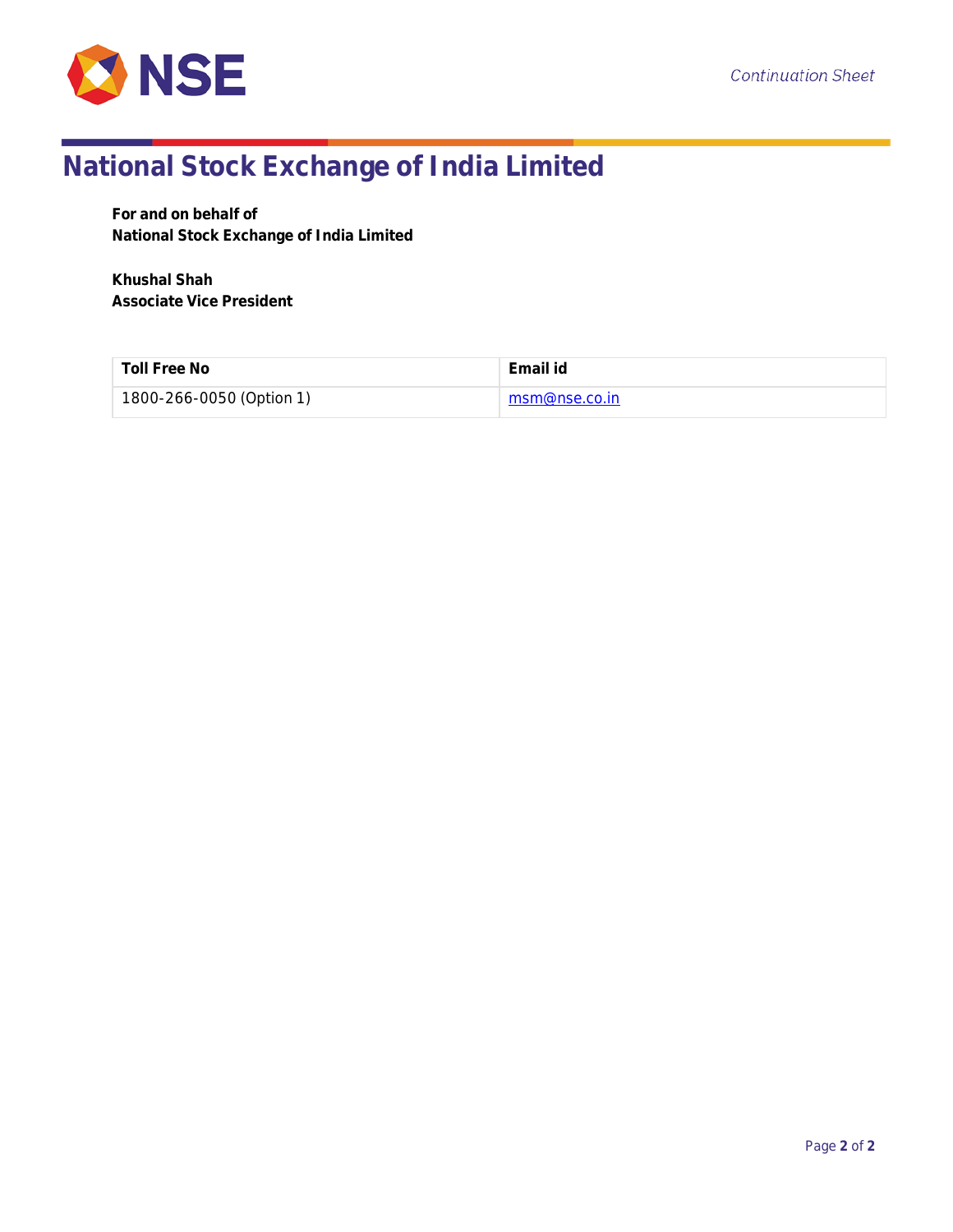### **NOTICES**

| <b>Notice No.</b> | 20211210-15                                                                                 | <b>Notice Date</b> | 10 Dec 2021 |
|-------------------|---------------------------------------------------------------------------------------------|--------------------|-------------|
| <b>Category</b>   | Trading                                                                                     | <b>Segment</b>     | General     |
| <b>Subject</b>    | Trading Holidays for the Calendar Year 2022 for Equity, Equity Derivatives and SLB Segments |                    |             |

#### **Content**

Trading Members are hereby informed that the Exchange shall observe following Trading Holidays during the Calendar Year 2022 for the Equity, Equity Derivatives and Security Lending and Borrowing (SLB) Segments.

| Sr.No.         | <b>Holidays</b>                                      | <b>Date</b>      | Day       |
|----------------|------------------------------------------------------|------------------|-----------|
|                | Republic Day                                         | January 26,2022  | Wednesday |
| $\overline{2}$ | Mahashivratri                                        | March 01,2022    | Tuesday   |
| 3              | Holi                                                 | March 18,2022    | Friday    |
| 4              | Mahavir Jayanti / Dr. Baba Saheb<br>Ambedkar Jayanti | April 14,2022    | Thursday  |
| 5              | Good Friday                                          | April 15,2022    | Friday    |
| 6              | Id-Ul-Fitr (Ramzan Id)                               | May 03,2022      | Tuesday   |
| 7              | Muharram                                             | August 09,2022   | Tuesday   |
| 8              | Independence Day                                     | August 15,2022   | Monday    |
| 9              | Ganesh Chaturthi                                     | August 31,2022   | Wednesday |
| 10             | Dussehra                                             | October 05,2022  | Wednesday |
| 11             | Diwali * Laxmi Pujan                                 | October 24,2022  | Monday    |
| 12             | Diwali Balipratipada                                 | October 26,2022  | Wednesday |
| 13             | Gurunanak Jayanti                                    | November 08,2022 | Tuesday   |

Following Holidays are Falling on Saturday / Sunday

| Sr.No.         | <b>Holidays</b>        | Date             | Day    |
|----------------|------------------------|------------------|--------|
|                | Ram Navami             | April 10,2022    | Sunday |
| $\overline{2}$ | Maharashtra Day        | May 01,2022      | Sunday |
| 3              | ∎Bakri Id              | July 10,2022     | Sunday |
| 4              | Mahatma Gandhi Jayanti | October 02,2022  | Sunday |
| 5              | <b>Christmas</b>       | December 25,2022 | Sunday |

\* Muhurat Trading shall be held on October 24,2022 (Diwali – Laxmi Pujan). Timings of Muhurat Trading shall be notified subsequently.

The Exchange may alter / change any of the above holidays, for which a separate circular shall be issued in advance.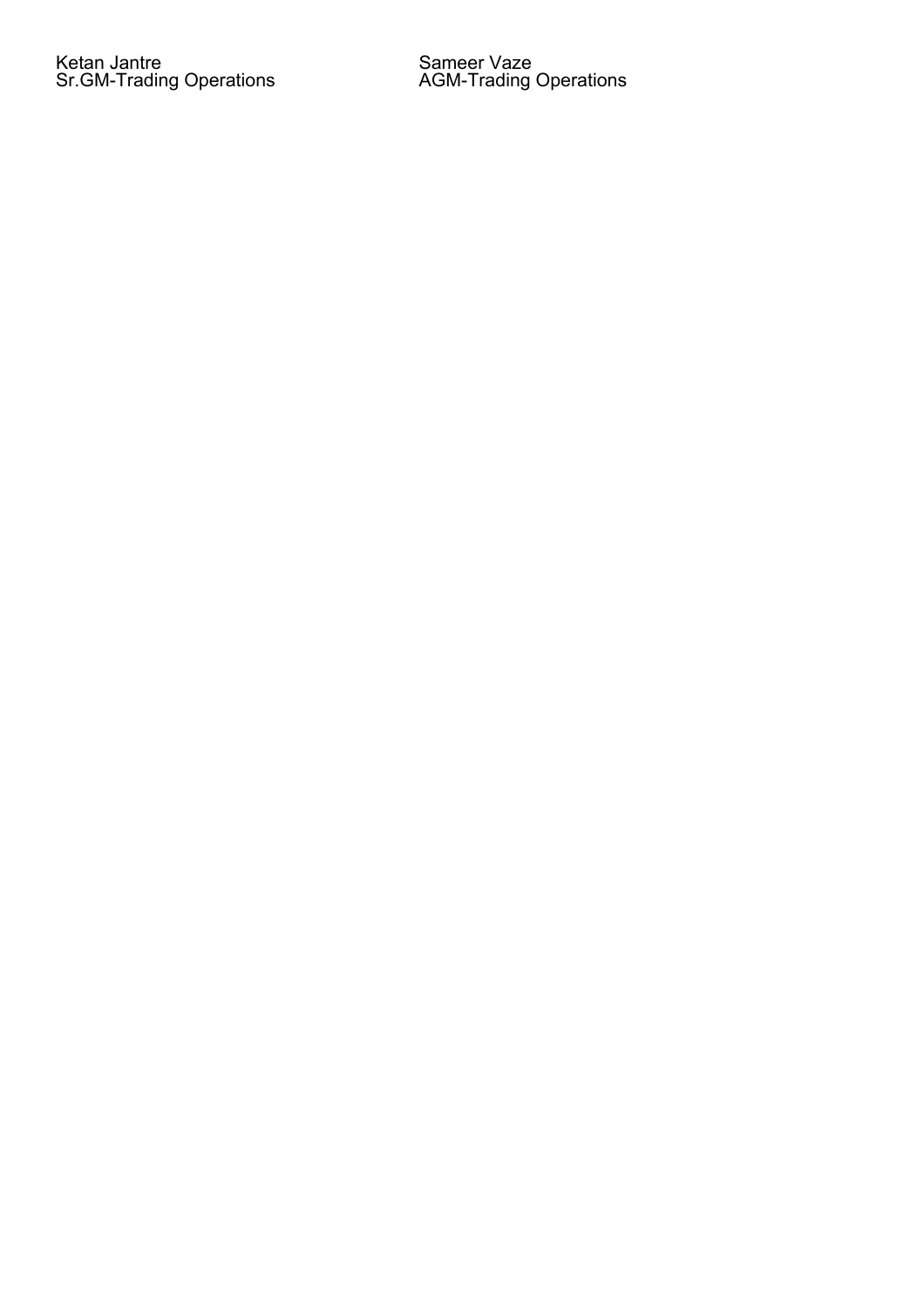#### **NOTICES**

| Notice No.      | 20211215-26                                                                   | <b>Notice Date</b> | 15 Dec 2021                 |  |
|-----------------|-------------------------------------------------------------------------------|--------------------|-----------------------------|--|
| <b>Category</b> | Trading                                                                       | <b>Segment</b>     | <b>Currency Derivatives</b> |  |
| <b>Subject</b>  | Trading Holidays for the Calendar Year 2022 for Currency Derivatives Segments |                    |                             |  |
| <b>Content</b>  |                                                                               |                    |                             |  |

Trading Members are hereby informed that the Exchange shall observe following Trading Holidays during the Calendar Year 2022 for the Currency Derivatives Segment. (Covering the Currency Derivatives products and Interest Rate Derivatives products)

| Sr.No.          | <b>Holidays</b>                                      | <b>Date</b>      | Day       |
|-----------------|------------------------------------------------------|------------------|-----------|
| 1               | <b>Republic Day</b>                                  | January 26,2022  | Wednesday |
| $\overline{2}$  | Mahashivratri                                        | March 01,2022    | Tuesday   |
| 3               | Holi                                                 | March 18,2022    | Friday    |
| 4               | <b>Annual Bank Closing</b>                           | April 01,2022    | Friday    |
| 5               | Mahavir Jayanti / Dr. Baba Saheb<br>Ambedkar Jayanti | April 14,2022    | Thursday  |
| 6               | Good Friday                                          | April 15,2022    | Friday    |
| 7               | Id-Ul-Fitr (Ramzan Id)                               | May 03,2022      | Tuesday   |
| 8               | Buddha Pournima                                      | May 16,2022      | Monday    |
| 9               | Muharram                                             | August 09,2022   | Tuesday   |
| 10              | Independence Day                                     | August 15,2022   | Monday    |
| 11              | Parsi New Year                                       | August 16,2022   | Tuesday   |
| 12 <sup>2</sup> | Ganesh Chaturthi                                     | August 31,2022   | Wednesday |
| 13              | Dussehra                                             | October 05,2022  | Wednesday |
| 14              | Diwali * Laxmi Pujan                                 | October 24,2022  | Monday    |
| 15              | Diwali Balipratipada                                 | October 26,2022  | Wednesday |
| 16              | Gurunanak Jayanti                                    | November 08,2022 | Tuesday   |

Following Holidays are Falling on Saturday / Sunday

| Sr. No. | <b>Holidays</b>                    | <b>Date</b>      | Day      |
|---------|------------------------------------|------------------|----------|
|         | Chatrapati Shivaji Maharaj Jayanti | February 19,2022 | Saturday |
| 2       | Gudipadwa                          | April 02,2022    | Saturday |
| 3       | Ram Navami                         | April 10,2022    | Sunday   |
| 4       | Maharashtra Day                    | May 01,2022      | Sunday   |
| 5       | Bakri Id                           | July 10,2022     | Sunday   |
| 6       | Mahatma Gandhi Jayanti             | October 02,2022  | Sunday   |
| 7       | Id-E-Milad                         | October 09,2022  | Sunday   |
| 8       | Christmas                          | December 25,2022 | Sunday   |

\* Muhurat Trading shall be held on October 24,2022 (Diwali – Laxmi Pujan). Timings of Muhurat Trading shall be notified subsequently.